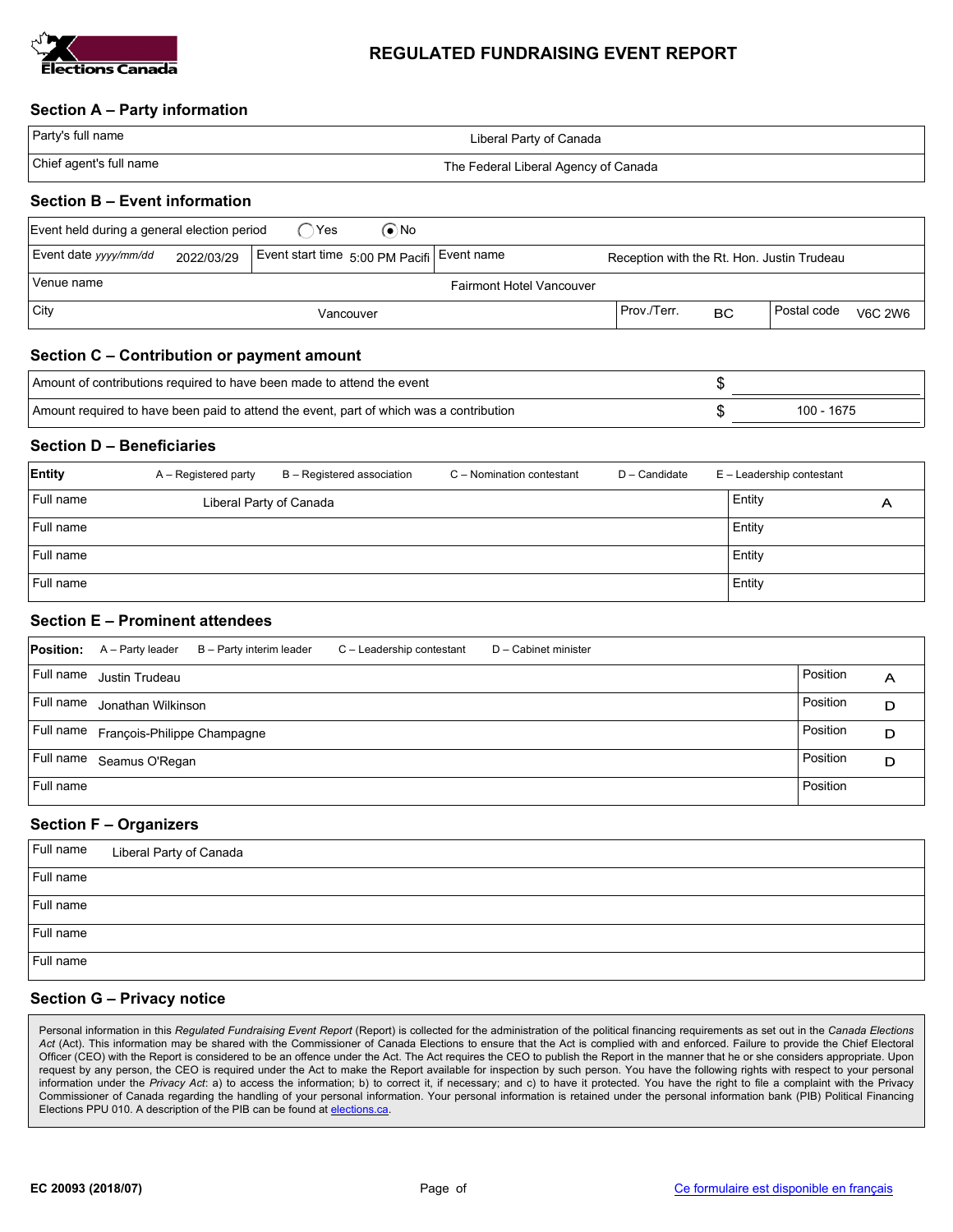

# REGULATED FUNDRAISING EVENT REPORT

#### Section H – List of attendees

| No. | <b>Surname</b> | Given name       | <b>Middle initial</b> | City                  | Prov. / Terr. | Postal code    |
|-----|----------------|------------------|-----------------------|-----------------------|---------------|----------------|
| 1   | Adams          | Anne             | E.                    | <b>West Vancouver</b> | <b>BC</b>     | <b>V7V 3C1</b> |
| 2   | Adler          | Jacqueline       |                       | North Vancouver       | <b>BC</b>     | V7J0A9         |
| 3   | Alibhai        | Aiyaz            |                       | North Vancouver       | <b>BC</b>     | <b>V7R1V1</b>  |
| 4   | <b>Bains</b>   | Parm             |                       | Richmond              | <b>BC</b>     | V7A 4B9        |
| 5   | <b>Barajas</b> | Francisco Javier |                       | Vancouver             | <b>BC</b>     | <b>V6N 1S7</b> |
| 6   | Booth          | Mary-Ann         |                       | <b>West Vancouver</b> | <b>BC</b>     | <b>V7V 3T3</b> |
| 7   | <b>Brosnan</b> | Jos              |                       | Vancouver             | <b>BC</b>     | <b>V6M 4E2</b> |
| 8   | Cheema         | Gulzar           | S.                    | Surrey                | <b>BC</b>     | V3S 8N9        |
| 9   | Chu            | William          |                       | Vancouver             | <b>BC</b>     | <b>V5R4P8</b>  |
| 10  | Clark          | <b>Bruce</b>     |                       | Vancouver             | <b>BC</b>     | <b>V6C 3P9</b> |
| 11  | Dalton         | Fiona            |                       | Vancouver             | <b>BC</b>     | <b>V6G 2P4</b> |
| 12  | Desjarlais     | Conrad           |                       | Vancouver             | <b>BC</b>     | V5T 3G8        |
| 13  | Doroudian      | Ahmad            |                       | Vancouver             | <b>BC</b>     | <b>V6N 1Z9</b> |
| 14  | Edmonds        | Peter            |                       | Vancouver             | <b>BC</b>     | <b>V6E 3Z3</b> |
| 15  | Evans          | Susan            |                       | Vancouver             | <b>BC</b>     | <b>V6B 0N4</b> |
| 16  | Garfinkel      | Gabriel          |                       | Vancouver             | <b>BC</b>     | <b>V5T 0A2</b> |
| 17  | Gilling        | <b>Edward JW</b> |                       | Vancouver             | <b>BC</b>     | <b>V6K1Y6</b>  |
| 18  | Glotman        | <b>Bram</b>      |                       | Vancouver             | <b>BC</b>     | <b>V6N 4H9</b> |
| 19  | Gordon         | Kelly            |                       | Port Moody            | <b>BC</b>     | <b>V3H 3N2</b> |
| 20  | Harmsworth     | Andrew           |                       | Vancouver             | <b>BC</b>     | <b>V6R 2N8</b> |
| 21  | Hart           | Alan             |                       | Vancouver             | <b>BC</b>     | <b>V5T 4R6</b> |
| 22  | He             | Xiaomei          |                       | Richmond              | <b>BC</b>     | <b>V6Y 3W9</b> |
| 23  | Hsieh          | Tin              |                       | Vancouver             | <b>BC</b>     | V6Z 3H3        |
| 24  | Kooner         | Steve            |                       | Burnaby               | <b>BC</b>     | <b>V5B 4K2</b> |
| 25  | Lamb           | Thomas           |                       | Vancouver             | <b>BC</b>     | <b>V6R 2W8</b> |
| 26  | Lee            | Richard          |                       | Burnaby               | <b>BC</b>     | <b>V5A 1L8</b> |
| 27  | Li             | Zhaohui Jensen   |                       | Vancouver             | <b>BC</b>     | <b>V6M 2B3</b> |
| 28  | Liu            | Chuang           |                       | Vancouver             | <b>BC</b>     | <b>V6L 2B9</b> |
| 29  | Magee          | Michael          |                       | Vancouver             | BC            | <b>V5Z 2A7</b> |
| 30  | McCann         | David Richard    |                       | Vancouver             | <b>BC</b>     | <b>V6H 3R9</b> |
| 31  | McGillivray    | Stewart          |                       | Vancouver             | <b>BC</b>     | <b>V5P 4X5</b> |

| Party's full name       | Venue name                      | l Event date | 2022/03/29 |
|-------------------------|---------------------------------|--------------|------------|
| Liberal Party of Canada | <b>Fairmont Hotel Vancouver</b> | yyyy/mm/dd   |            |